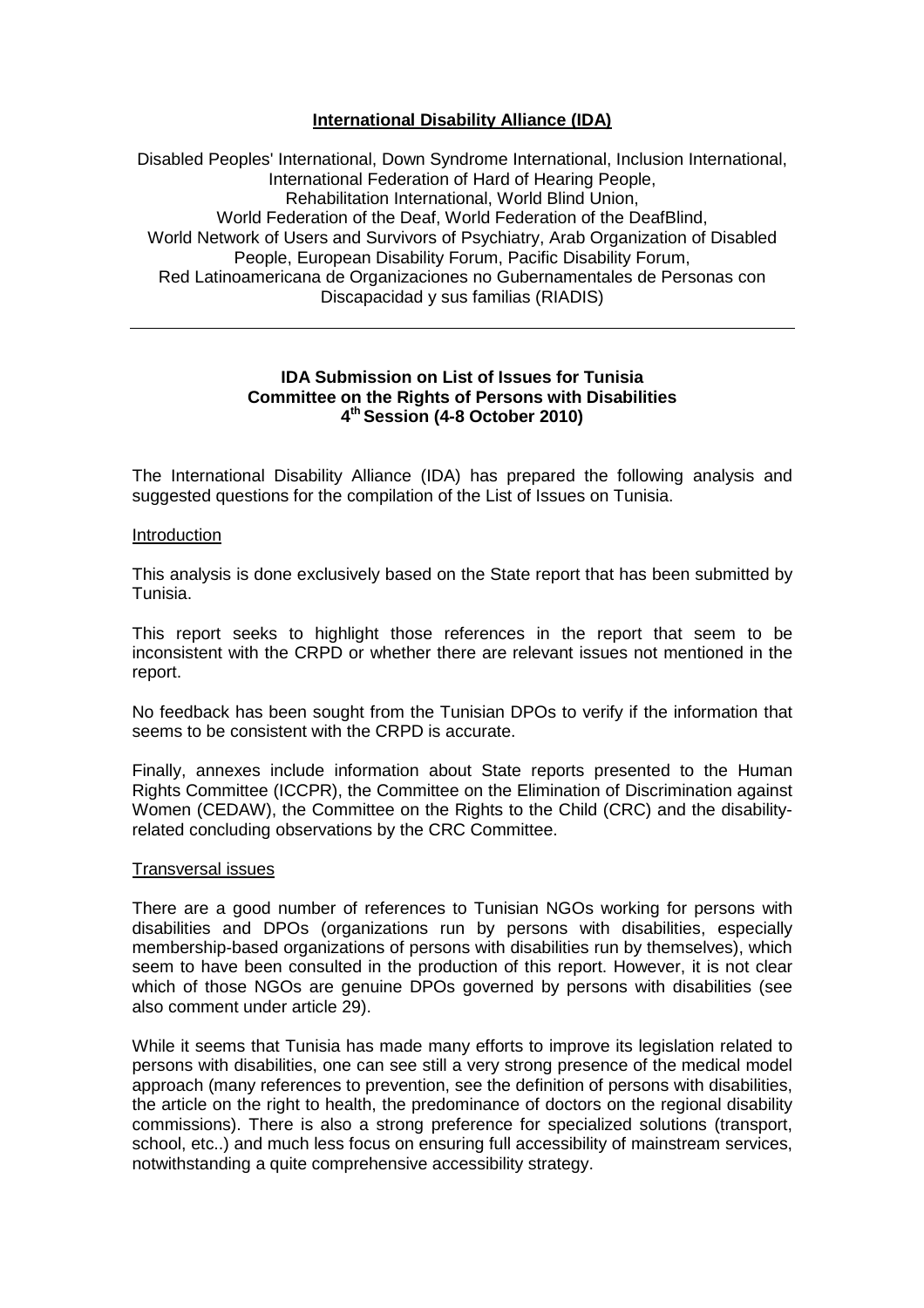There seems to be no understanding of the implications of article 12 and many references are made to certain rights being subject to the consent of guardians.

### Definition of disability and of reasonable accommodation

The definition of person with a disability is clearly a medical model definition with no reference to the barriers in society. It refers to permanent physical, mental and sensory impairment. While there are some references to persons with mental health conditions (under article 14 particularly), it is not clear whether persons with psychosocial disability fall under the definition of person with a disability. It is not clear what is the criteria for an individual to be deemed disabled and hence to receive a disability card; it is only those disability card holders who are considered in the collection of data and statistics on persons with disabilities.

The definition of reasonable accommodation confuses this concept with general accessibility.

Questions to address :

- Are all persons with a physical, sensory, intellectual or mental/psychosocial disability covered by the relevant legislation protecting the rights of persons with disabilities?
- What is the State's definition of "permanent" impairment? Does the application of the criterion of permanence in defining who is considered to be protected by the legislation result in the exclusion of certain groups of persons with disabilities, for example persons with psychosocial disabilities? Is this one explanation of why the rate of persons with disabilities in Tunisia (1.5%) is so low?
- What is the criterion on being granted a disability card?
- Is data collected with respect to persons with disabilities who have not been deemed eligible for the disability card?
- Is there a definition of reasonable accommodation incorporated in law which reflects the CRPD's definition covering necessary and appropriate modification and adjustments beyond general accessibility? For example, does the law expressly provide for reasonable accommodation in the workplace or at school, or in governmental agencies relating to the public (such as courts, law enforcement and even in prisons)?

## Article 5: Equality and non discrimination

There is a reference to the protection against discrimination in the 2005 Law, but there is no comprehensive anti discrimination legislation, nor is there overarching prohibition of discrimination in the Tunisian Constitution.

There is no reference to the denial of reasonable accommodation as a form of discrimination

- Are persons with disabilities protected from all forms of discrimination in all areas of life?
- Does protection from discrimination cover the denial of reasonable accommodation?
- Where in the law is it stated that the denial of reasonable accommodation constitutes discrimination?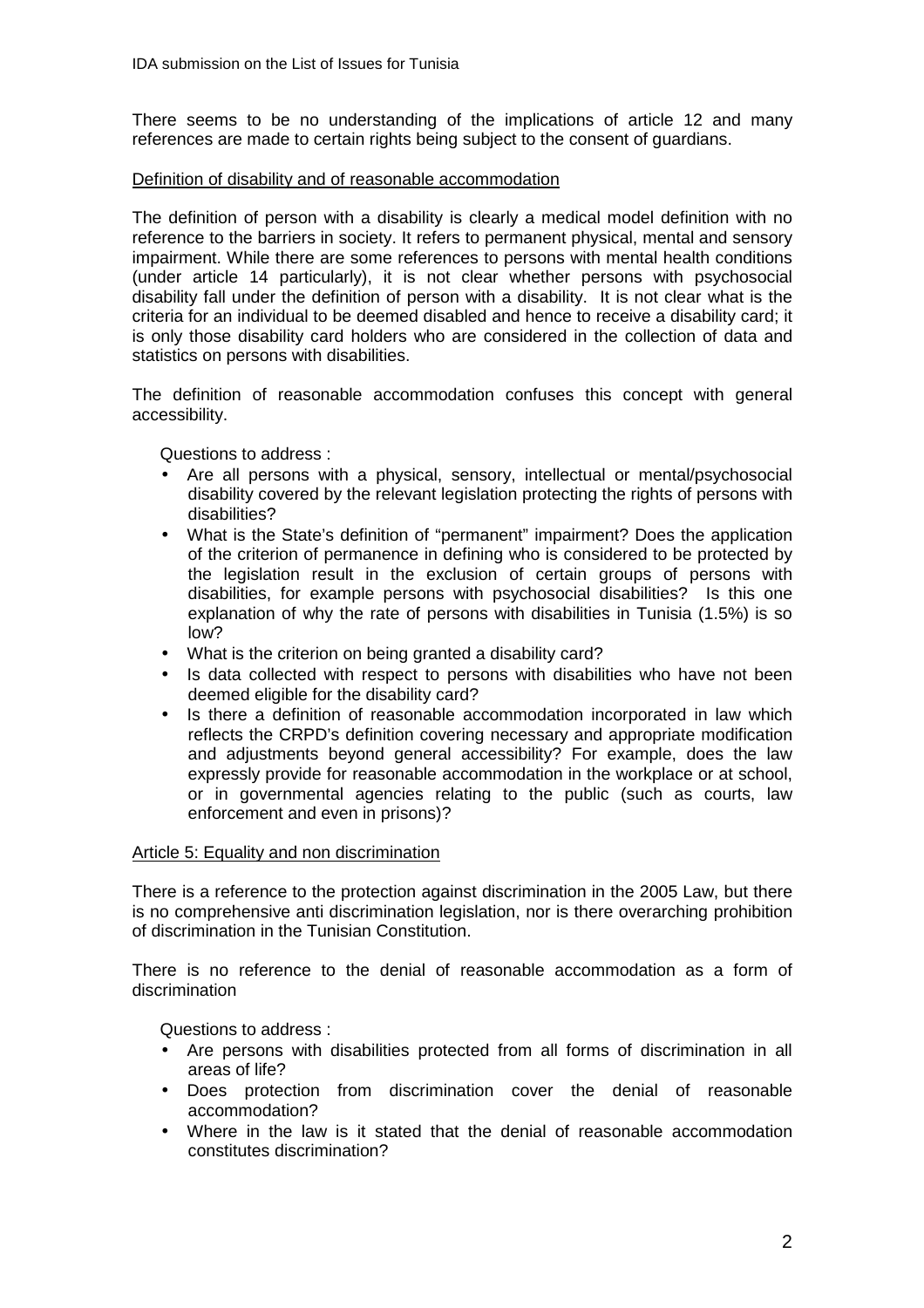#### Article 6: Women with disabilities

Not only do the statistics reflect a low percentage of persons with disabilities (1,5%), but even more surprisingly, only one third of persons with disabilities are women with disabilities.

Questions to address :

- Why is there such a low proportion of women with disabilities recognized in Tunisia? How is information on women with disabilities collected in practice?
- What is being done to address multiple discrimination based on disability and gender, and to advance the development and equality of opportunities of women and girls with all types of disabilities?

### Article 7: Children with disabilities

There are no special provisions on the participation of children with disabilities and their right to express their views. There is no information on age appropriate information being made accessible for children with disabilities.

Questions to address :

• Do children with disabilities have the right to express their views on all matters concerning themselves, and are these views given serious consideration, on an equal basis with other children? Are children with disabilities provided with ageand disability-appropriate support in exercising these rights?

#### Article 8: Awareness-raising

While awareness-raising material and legislation is made available in both Arabic and French, these are not available in accessible versions including sign language(s), Braille and plain language.

Questions to address :

• What steps are being taken to ensure that the Convention, awareness-raising material and legislation related to disability and non-discrimination is made available in accessible versions including sign language(s), Braille and plain language formats?

#### Article 9: Accessibility

There is no indication of a plan to eliminate existing barriers within a reasonable timeframe.

Questions to address :

• Is there a national accessibility plan to eliminate all existing barriers within a reasonable timeframe?

#### Article 10: Right to life

There is no indication of measures of protection from medical and other practices that might lead to the death of persons with disabilities.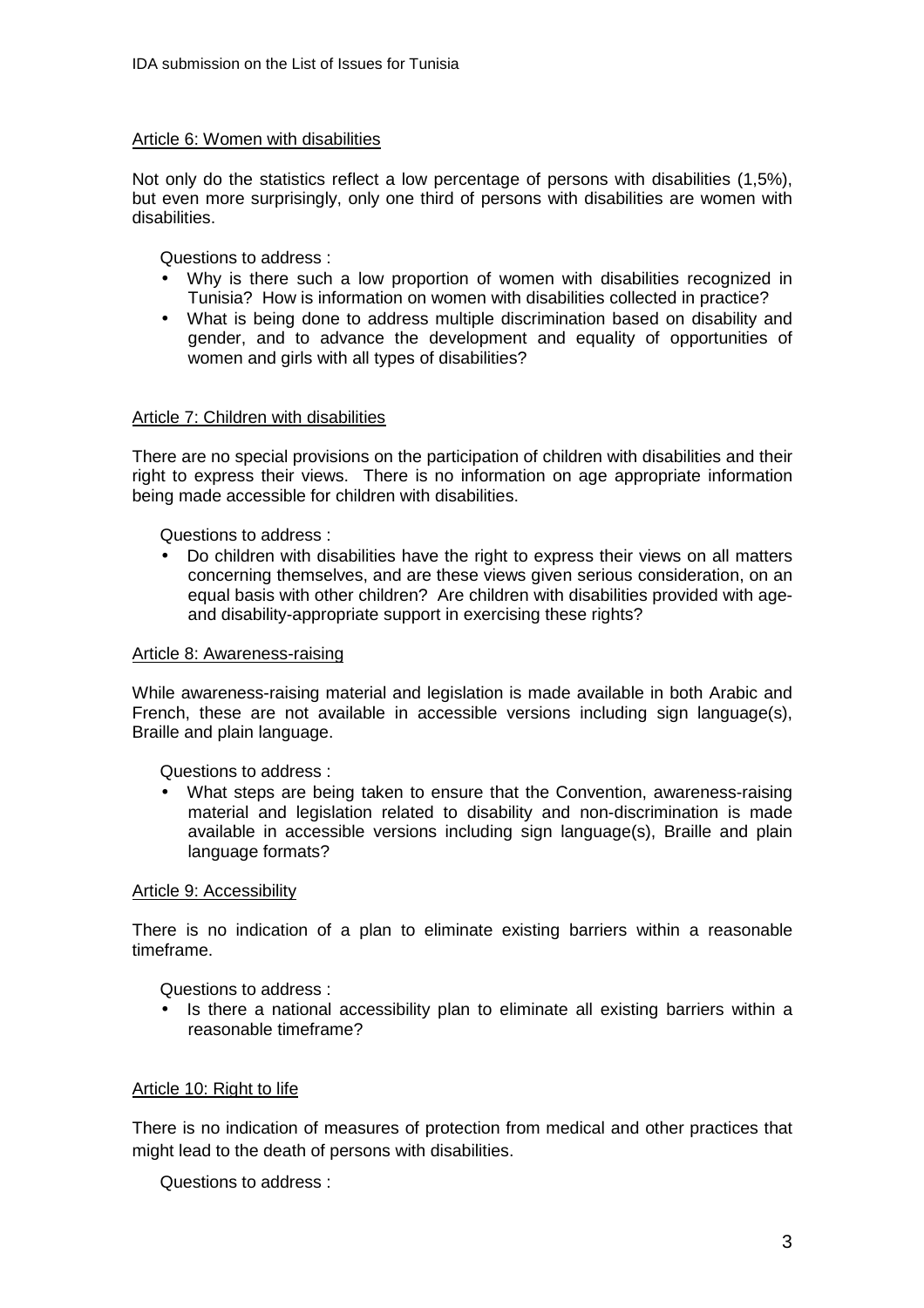- Is the State protecting persons with disabilities from medical and other practices that might lead to the death of persons with disabilities?
- What steps are taken to effectively investigate deaths in the home and institutions (residential institutions and hospitals) relating to persons with disabilities?

# Article 12: Legal capacity

There is a clear lack of understanding of the implications of article 12; Tunisian law allows an individual to be deprived of their legal capacity, or for it to be restricted, and exercised by a third party. There is no information on support available to ensure that an individual can exercise their legal capacity according to their will and preferences, nor is there any mention of safeguards in place to ensure that an individual's will and preferences are respected by supporters and others.

Questions to address :

- Does current legislation foresee the possibility to restrict the legal capacity of persons with disabilities, such as the right to make personal decisions, because of their disability or because of functional diversity in decision-making abilities, sometimes referred to as "functional capacity," "mental capacity" or "contractual capacity"? If so, what steps, if any, has the State undertaken to change this legislation and align it with the provisions of the CRPD?
- What forms of guardianship currently exist? What is a person subject to guardianship (in its various forms) prevented from doing on their own (e.g. entering into contracts, voting, marrying, making decisions about one's health, accessing a court, etc) ?
- What measures other than guardianship exist that restrict a person's right to make decisions (e.g. provisions in mental health legislation, family law, voting law, etc. that deem a person ineligible to make his or her own decisions or enter into legal acts in a specific subject matter area)?
- What if any steps are being taken to abolish these measures and ensure the recognition of the legal capacity of persons with disabilities as equal to that of others, and to provide for support to exercise that capacity, subject to the will and preferences of the individual?

## Article 13: Access to justice

While there is a reference to sign language interpretation, the breadth of obligations resulting from article 13 is not recognized, including how court procedures are made accessible to persons with disabilities.

- Can a person with a hearing disability benefit from a hearing loop and other technical equipment required for communication?
- Are there provisions in place which foresee procedural accommodations to allow for the meaningful investigation and testimony by a person with intellectual disability?
- Are alternative and augmentative communication and assistance in formulating questions in a way that is understood by the person and in ensuring the person is understood used in court?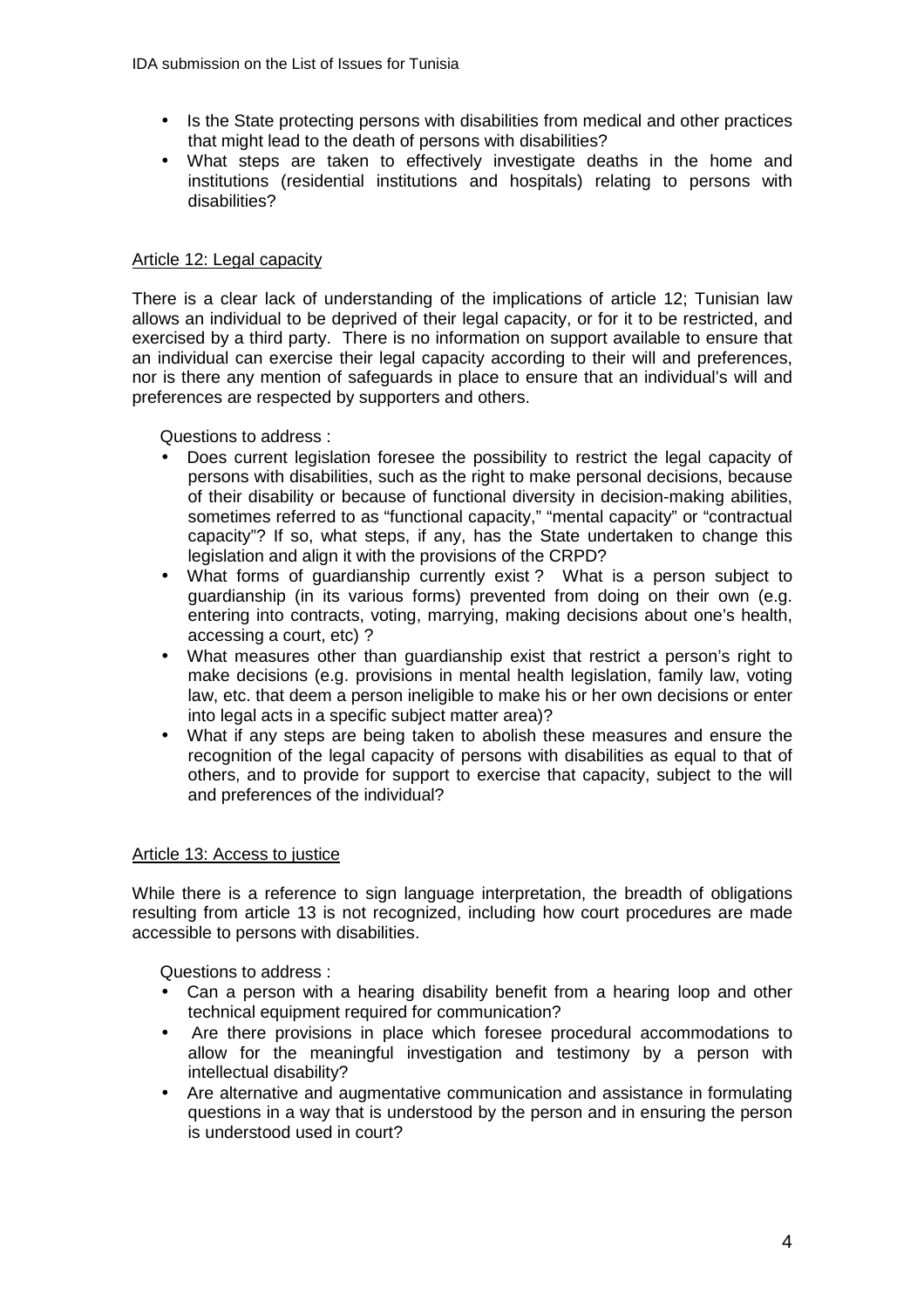• Are accommodations in process foreseen for people with psychosocial disabilities, subject to the person's own wishes and developed to meet particular individual needs?

### Article 14: Deprivation of liberty

The report refers to the possibility of putting a person in a specialized institution based on the will of the person with a disability or his guardian. There is no information on what this placement procedure entails – whether it involves a judge and how a person under placement can challenge their placement.

There is no reference to the deprivation of liberty based on psychosocial disability.

The Tunisian High Committee on human rights and fundamental freedoms (national human rights institution that has not any ICC status) has been asked to monitor the situation in the specialised institutions.

Questions to address :

- Does current legislation foresee the deprivation of liberty based on disability, including psychosocial disability, either alone or in combination with other grounds, such as need for care and treatment or the likelihood of harm to self or others? If so, are steps being made to repeal or nullify this legislation?
- What is the criteria for placing a person with a disabilitiy in a specialised institution ? What is the process for challenging placement decisions ? Can resources be diverted from institutions to services provided in the person's own home, to meet individual needs ?
- Are steps being taken to ensure that placement in a specialized institution cannot be done by a guardian ?

#### Article 15: Freedom of torture or cruel, inhuman or degrading treatment or punishment

No reference to forced medical intervention amounting to ill-treatment, including that consented to on a person's behalf by their guardian. However, there is a reference to medical experimentation being permitted if consent is given by the individual or their guardian.

Questions to address :

- Are persons with disabilities included in national strategies to prevent torture, including persons who live in institutions?
- What steps are being taken to ensure the prohibition of ill-treatment resulting from unconsented medical or scientific experimentation, and what is being done to amend the law which allows medical or scientific experimentation to be conducted when consent is given on an individual's behalf by their guardian ?
- Does legislation allow for any forced intervention related to a disability, such as compulsory mental health treatment? If so, is the State planning to change this legislation in order to align it with the CRPD?

## Article 16 : Freedom from exploitation, violence and abuse

No information on the heightened risk of persons with disabilities to violence and abuse (particularly of women and children, and persons placed into institutions).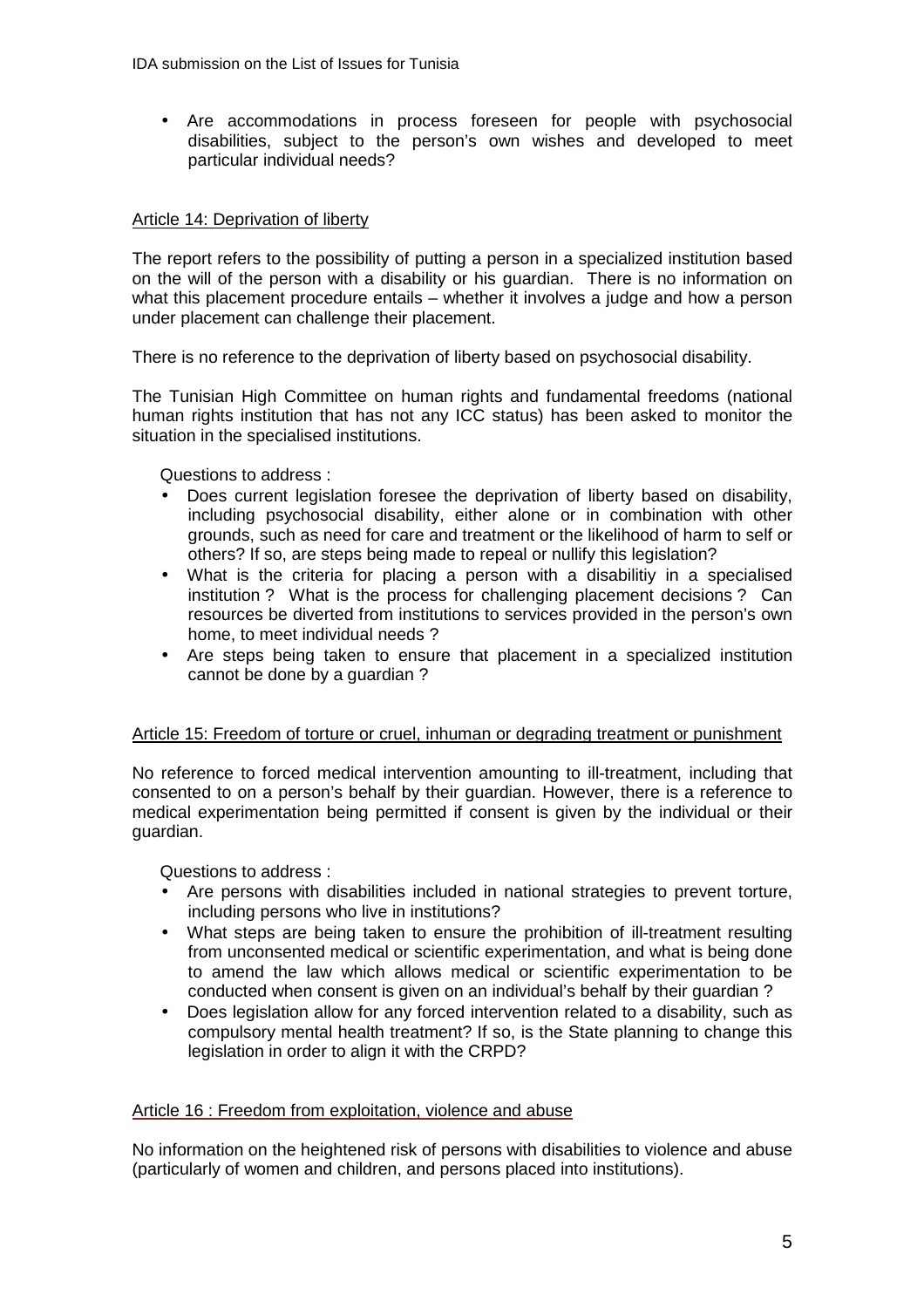Questions to address :

• What steps are being taken to address the heightened risk for girls and women with disabilities of being victims of violence and abuse, including that occurring in institutions and in the home environment? What remedies are available to victims against perpetrators who are state actors or private individuals? Please provide information on the number of cases opened in this regard and the number of convictions handed down specifying the penalties applied. What measures are being adopted to ensure that both services and information for victims are made accessible to women and girls with disabilities?

# Article 17: Integrity of the person

Refers to the protection of persons with disabilities from medical experimentation which is not accepted by the person with disability or his/her guardian. It does not mention what penalties apply to perpetrators, or remedies for victims of intervention without consent. Nor does it refer generally to medical or other interventions, apart from medical experimentation, done without free and informed consent.

Questions to address :

- How is the State planning to amend legislation to abolish third party authorisation for medical and other interventions done against the will of the individual or without full free and informed consent provided by the individual concerned?
- What measures if any are in place to protect against such interventions? How effective are they?
- Is there a law prohibiting the use of restraint and forced treatment in mental health services? What protocols and training exist to ensure that persons are not subjected to restraint and forced treatment?

## Article 19: Right to live in the community

Information about persons with disabilities being able to benefit from health and rehabilitation services in the home in order to stay in their family environment, but no specific reference to the law(s) in which this is contained, nor the criteria for benefitting from these services, such as whether it is necessary to be in a family environment or whether it is possible for a person living on their own to benefit from these services. No information about whether these services also include providing personal assistance to support day to day living and to promote one's autonomy.

Reference in paragraph 163 of the State report that either the individual or their guardian can request placement into a foster family, it is unclear whether this decision, if taken by a guardian, needs to respect the wills and preferences of the individual concerned.

Questions to address :

In which law is it inscribed that persons with disabilities can benefit from health services and rehabilitation in the home ? What is the criteria for benefitting from these servies ? Do these services extend to providing personal assistance for persons with disabilities, who so require for day-to-day living, under this law or any other law? If so, is it specified in the law that personal assistance is provided only if an individual so desires, and in a way that ensures the autonomy of persons with disabilities?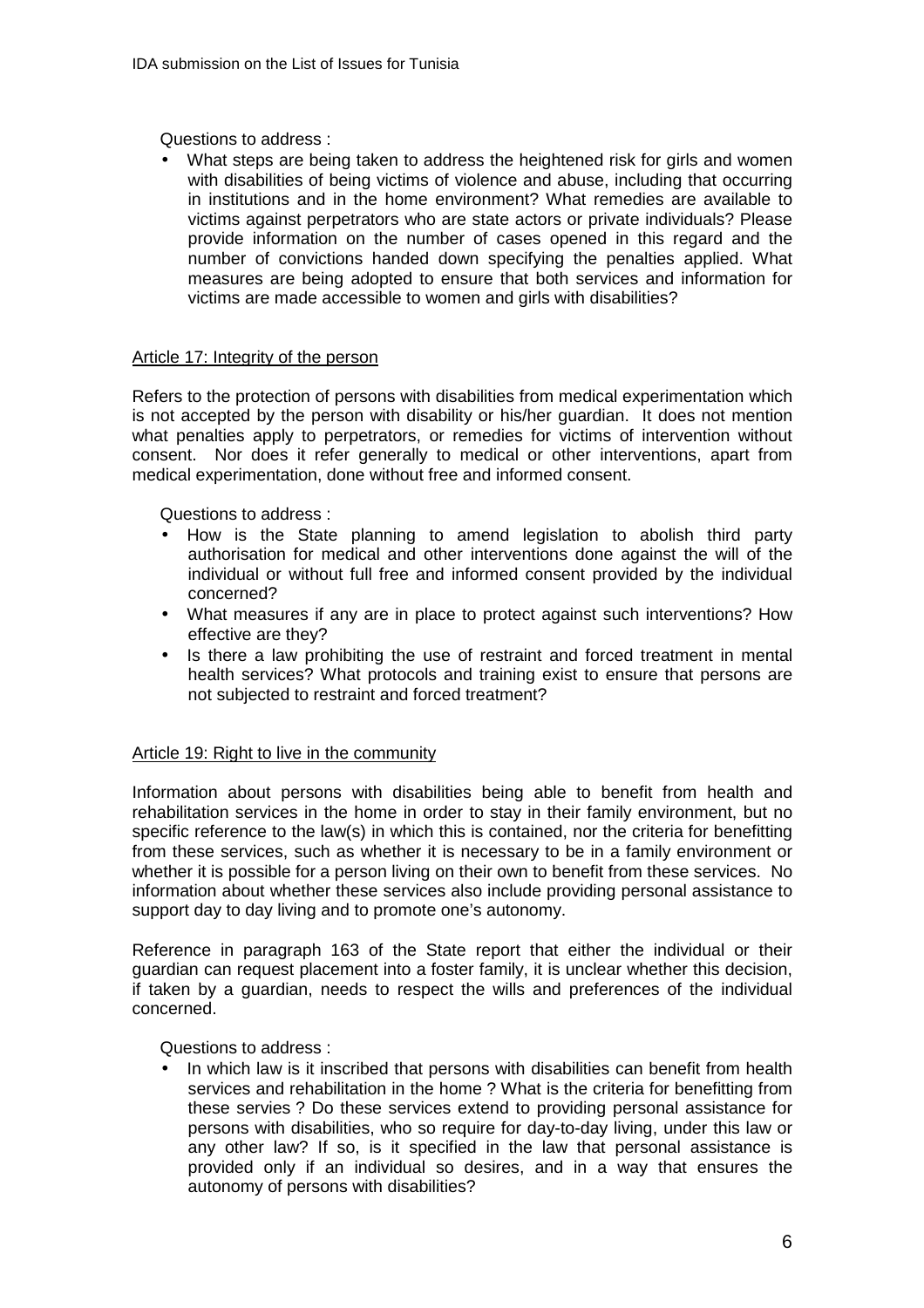- Are persons with disabilities provided with the required support services to realize their choice of how they want to live in the community regardless of whether they choose to live with their family (if they have one) or not?
- Is a third party (guardian or family) authorised to take a decision to place a child or adult with a disability into an institution or foster family regardless of the wills and preferences of the individual concerned ? How is it guaranteed by law that the wills and preferences of a child or adult with disabilities will be followed to guide decisions concerning their living arrangements ?

# Article 21: Access to information

While there are references to TV programmes with subtitles and sign language, there is no reference in this section to the official recognition of sign language, nor access to public information in Braille, audio or other accessible formats. No information on whether websites are compliant with the Web Accessibility Initiative standards, or whether national copyright legislation allows access to information for persons with disabilities requiring alternative formats.

Questions to address :

- What steps are being taken towards the official recognition of sign language?
- Do persons with disabilities have access to public information in alternative formats (including Braille, audio or other accessible formats) at no cost and in a timely manner?
- Do persons with intellectual disabilities have the right to get information in plain language?
- Are the websites of agencies offering services or information to the public compliant with the Web Accessibility Initiative (WAI) standards?
- Does national copyright legislation provide exceptions and limitations to copyright laws so that printed material is made available and accessible to persons with visual impairments ?

## Article 22: Respect for privacy

No information on respect for privacy of persons living in institutions.

Questions to address :

- Is the privacy of persons with disabilities who live in large or small institutions or who rely on a high level of support services respected on an equal basis with the privacy of others in the general population?
- Does the legislation relating to the privacy of medical records adequately protect the right to privacy of persons with disabilities? Do persons with disabilities have a right to see and correct their medical records, including mental health records ?

#### Article 23: Family life

There is a reference to the marriage with consent by guardian

No information on the parental rights of persons with disabilities whether or not deprived of their legal capacity. No information on placement decisions of children into institutions. No information on prohibition of forced abortion or sterilization of persons with disabilities.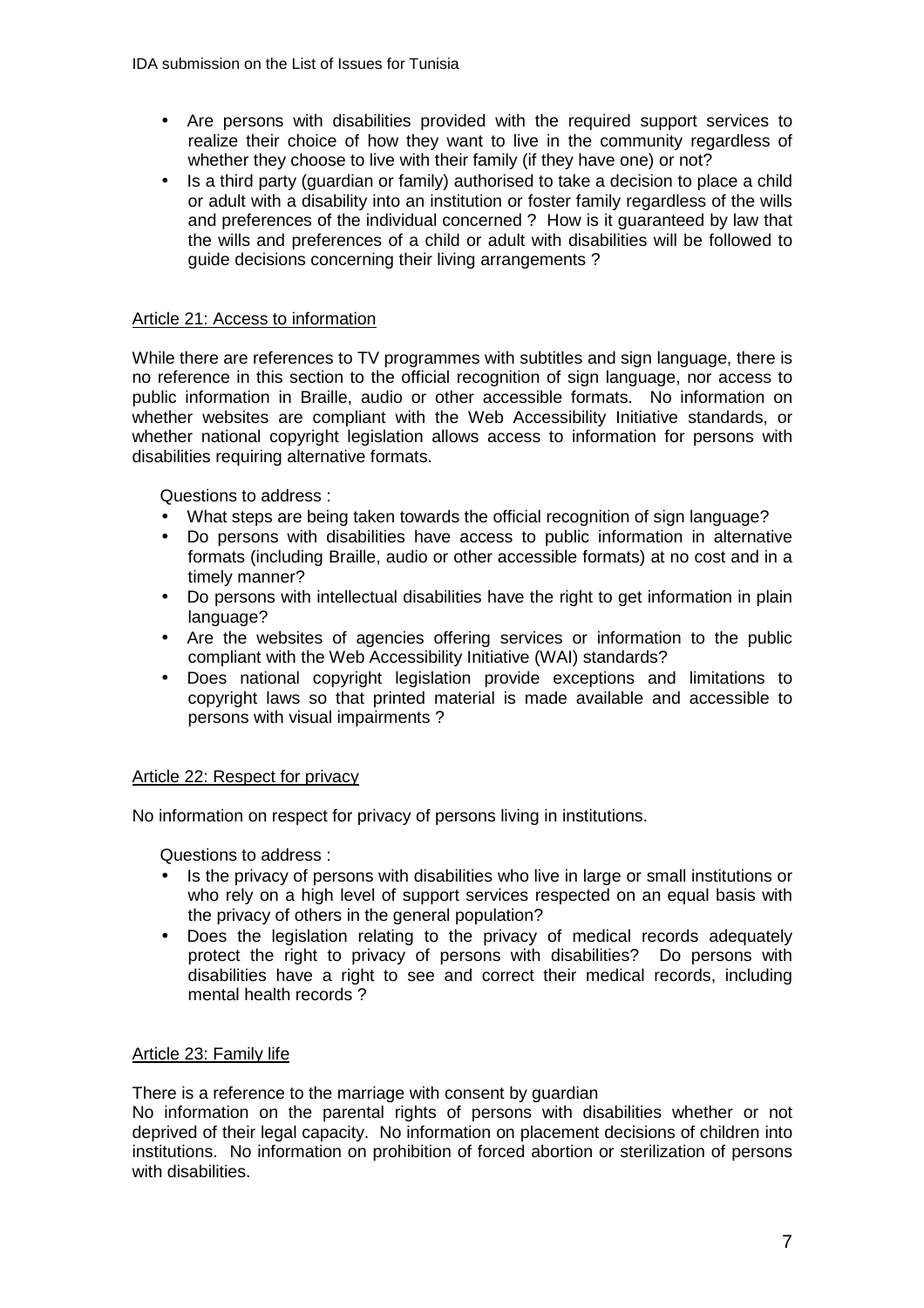Questions to address :

- Are there any direct or indirect (such as the need for a health certificate) limitations faced by persons with disabilities who want to marry?
- Can persons with disabiltiies who are restricted or deprived of their legal capacity exercise parental rights ?
- Can persons with disabilities be deprived of their parental rights on account of their disability ?
- Are children with disabilities protected against involuntary institutionalization based on their disability? Can parents institutionalize their children? Can judges decide it is in the best interest of a child to be placed in a psychiatric or similar institution?
- Does legislation prevent any measure of forced abortion or forced sterilization imposed on women and girls with disabilities?

## Article 24: Education

Law no 2002-80 on education and schooling does not include an express prohibition of discrimination on the basis of disability (while the law specifically prohibits discrimination on the basis of sex, social class, race or religion, see paragraph 66(a) of the State report).

There seems to be insufficient focus on inclusive education. Much of the specialized education is provided by NGOs, which seems to indicate that most of the NGOs of and for persons with disabilities act as service providers and obtain funding from the State.

It would be important to find out if education is provided to all children with intellectual disabilities, as only those with mild intellectual disability are mentioned.

Article 24 of this Act establishes that "the State shall ensure that appropriate conditions exist to permit disabled children and those unable to receive an education and training in the ordinary system to receive adequate teaching, special education and vocational rehabilitation appropriate to their specific needs".

There is a two track system of education, that run by the Ministry of Education, and that run by the Ministry of Social Affairs. The latter covers children who cannot take part in the mainstream school system and who participate in the special education system. It is unclear how many children participate, what are the criteria for their being unable to attend mainstream school and what their disabilities are.

The Government funds associations materially and technically to run these special education centres. Unclear up to which age children attend these special schools/centres and whether the qualifications obtained in special schools/centres permit children to continue on to higher education.

- What steps are being taken to streamline all educational programmes into one school system under the responsibility of the Ministry of Education, including amalgamating budgets, and to adopt policy priorities and legislation that promotes inclusion of all students into one mainstream education system?
- Up to which age can children with disabilities attend special schools/centres under the Ministry of Social Affairs? What diploma or qualifications are granted at the end of education in a special school/centre. Are children with disabilities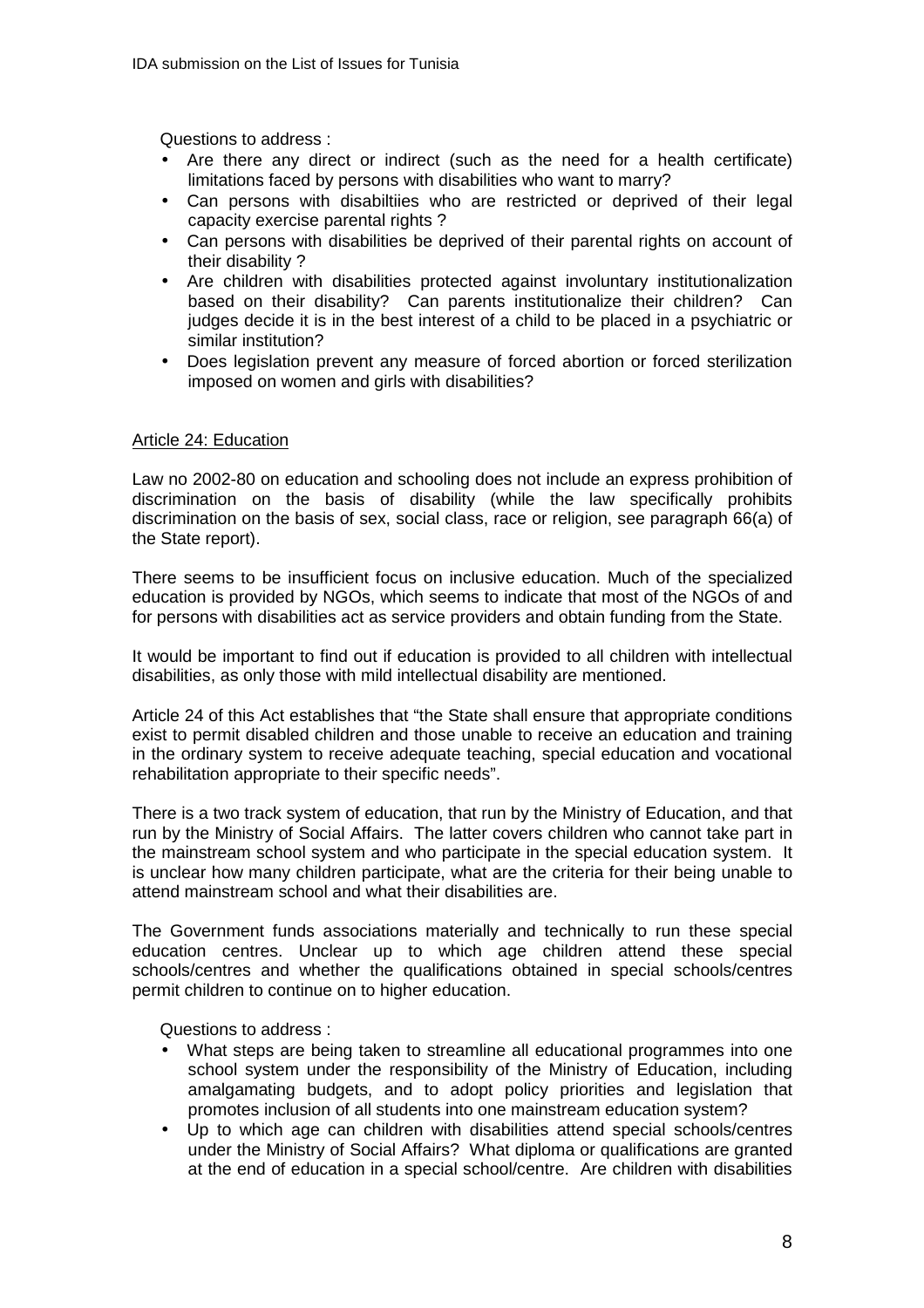who have finished schooling in a special school/centre eligible to continue on to higher education?

- What is the criteria which determines whether children with disabilities can attend mainstream schools or whether they only have the option of attending a special school/centre run by the Ministry of Social Affairs? Which body makes this determination?
- How many children participate in schooling at special schools/centres? How many special schools/centres exist?

## Article 25: Health

The focus of this section is on prevention of disability and disability-related health issues and very few references are made to general access to health issues. No information on sexual and reproductive health, nor on the criteria for treatment, i.e. whether treatment is based on free and informed consent, and whether this can be provided on an individual's behalf by their guardian.

There is a reference to compulsory medical test prior to marriage, which could be discriminatory from a disability point of view.

Questions to address :

- How are persons with disabilities protected from discrimination with respect to the compulsory medical test before marriage?
- Does the general health legislation protect persons with disabilities from discrimination in access to all health services, including in the area of sexual and reproductive health?
- Does legislation ensure that persons with disabilities receive medical treatment based on their free and informed consent and that treatment is not provided without their consent? Or can consent be substituted by a third party such as a guardian?
- Are general health services respectful of the rights of persons with disabilities, including all accessibility related issues (sign language, information in alternative formats such as Braille and plain language, accessible facilities)?
- Are doctors and other medical professionals provided with training on the rights of persons with disabilities?

## Article 27: Employment

There is a wide array of measures, but no clear protection from discrimination and no reference to reasonable accommodation.

The NGO representing persons with intellectual disability proposes the establishment of sheltered workshops, which "continue to be the best environment to integrate these persons".

- Does the general employment law protect persons with disabilities from discrimination, including the denial of reasonable accommodation, and harassment in all stages of employment?
- What programmes are in place to ensure that persons with disabilities are able to choose for themselves their vocation and to receive the necessary educational support and training to that end to enter into the workplace and have wages and conditions of work equal to those of other persons?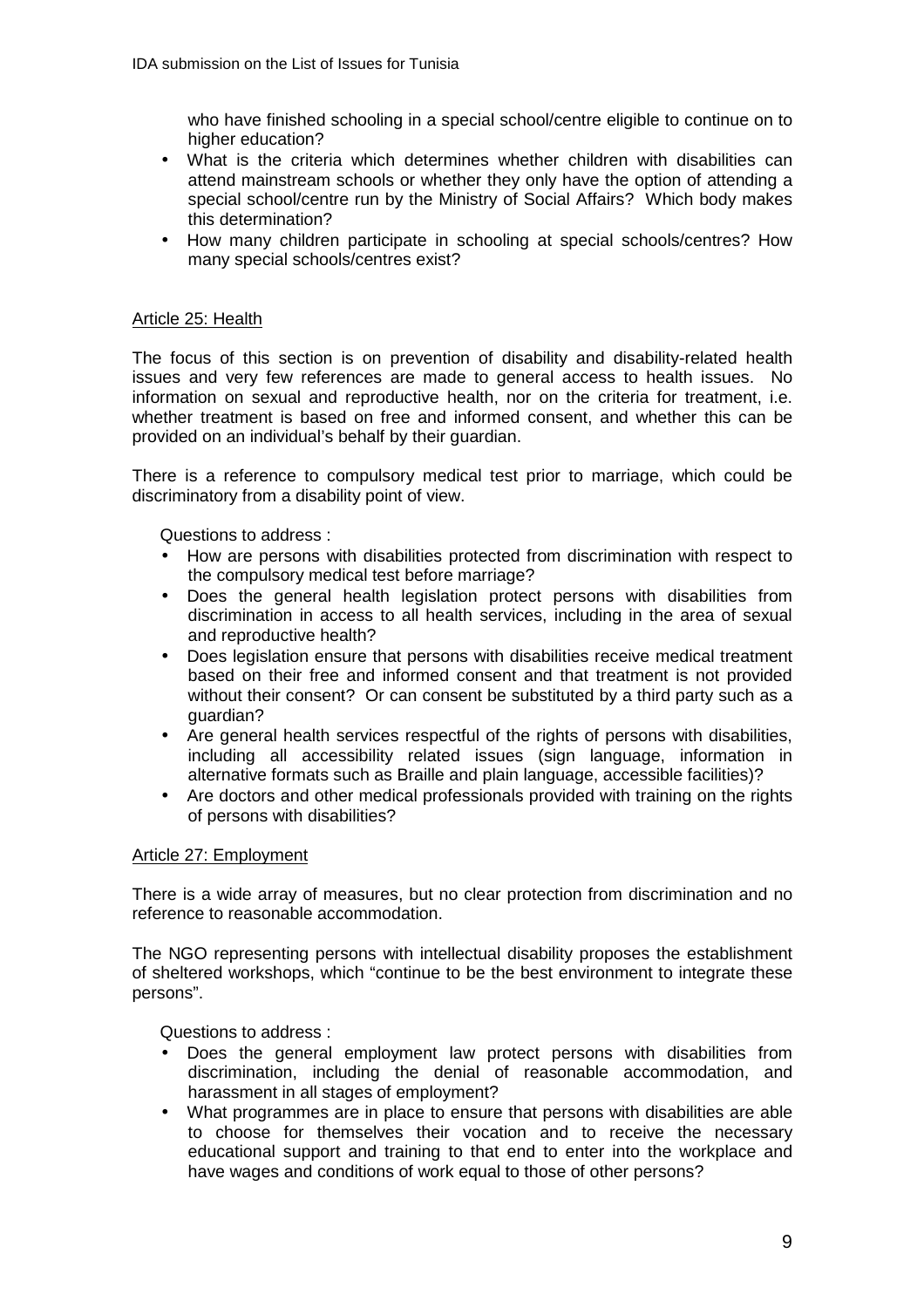- Is the Tunisian Government planning to promote the establishment of sheltered workshops and, if so, what steps are being taken to ensure that sheltered workshops will pay equivalent wages to similar industries in the mainstream? How will it be ensured that sheltered workshops are open to individuals according to their wills and preferences, and will not be imposed or constitute an obligatory stage for persons with disabilities wishing to enter employment? What steps will be taken to ensure that they will not replace the opportunities for persons with disabilities to enter employment in the mainstream workforce?
- Does the public sector set a good example by employing persons with disabilities in all types of employment positions?

### Article 29: Political participation

There is an interesting reference in this section stating that two NGOs (blind and intellectual disability) foresee in their statutes the representation of persons with disabilities in their structures.

No information on whether persons with disabilities, both those deprived or restricted of their legal capacity and those who are not under such deprivation, are able to vote and associate on an equal basis with others.

Questions to address :

- Do all persons with disabilities have the right to vote, be elected, and perform public service on an equal basis with others? Are there any restrictions of these rights and duties based on disability, including through deprivation or restriction of legal capacity?
- Do persons with disabilities have the right to form and join associations on an equal basis with others, or is this right restricted in any way based on disability, including through the restriction of legal capacity?
- Does the general electoral law ensure that all electoral stations are physically accessible and that voting materials are accessible to blind persons, allowing them to cast their vote on their own?
- Does the general electoral law allow persons with disabilities, who so decide, to cast their vote supported by a person of their own choice?
- Is the State providing support for the establishment of independent associations of persons with disabilities?

## Article 30: Participation in cultural life, recreation, leisure and sport

No information on the accessibility of museums, archeological sites, stadiums and other recreational or sporting centres both in terms of physical environment and accessible information (Braille, assistive devices, etc). No indication on whether copyright legislation allows access of information for persons with disabilities requiring alternative formats.

Questions to address :

• How are heritage and cultural sites such as museums, archeological sites, libraries, and other recreational or sporting centres made accessible to persons with disabilities both in terms of their physical environment and accessibility of information and communications (through the use of Braille, large print, plain language, visual information, audio information, assistive hearing devices such as inductive loop systems, etc)?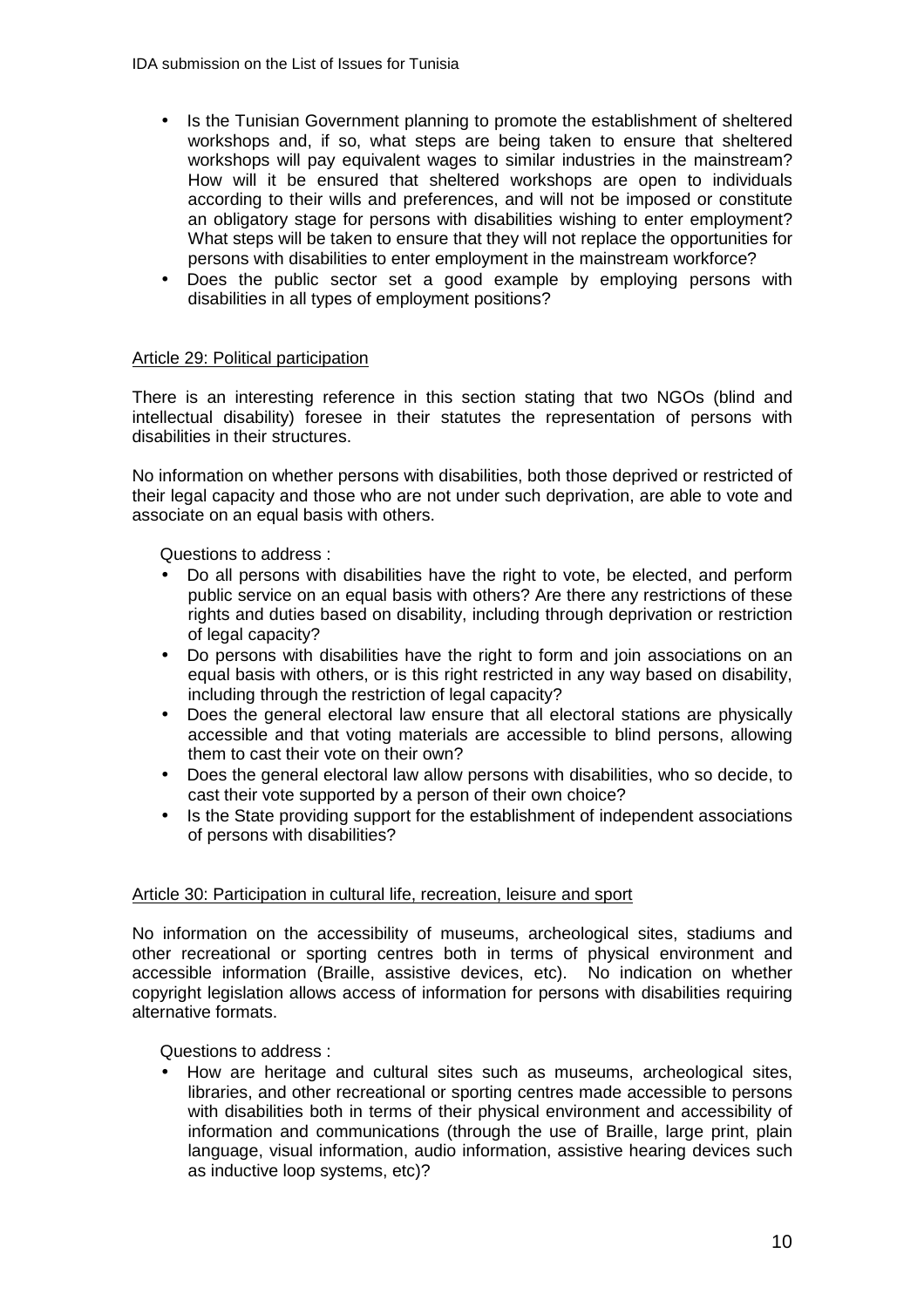### Article 33: National implementation and monitoring

The Tunisian High Commission of Human Rights and Fundamental Freedoms has accepted to be the independent national monitoring structure. The High Commission has no status provided by the ICC, which means that it does not meet the Paris Principles.

No information is provided on additional resources (and know-how) allocated to do this job and there is also no reference on how the High Commission will involve DPOs in its work.

- What steps are being taken to ensure that monitoring of the CRPD is carried out by an independent national monitoring structure?
- What steps are being taken to ensure that the High Commission meets the requirements of the Paris Principles?
- How will persons with disabilities and DPOs be integrated into the national CRPD monitoring body?
- What steps are being taken to allocate additional resources to undertake independent monitoring of the CRPD?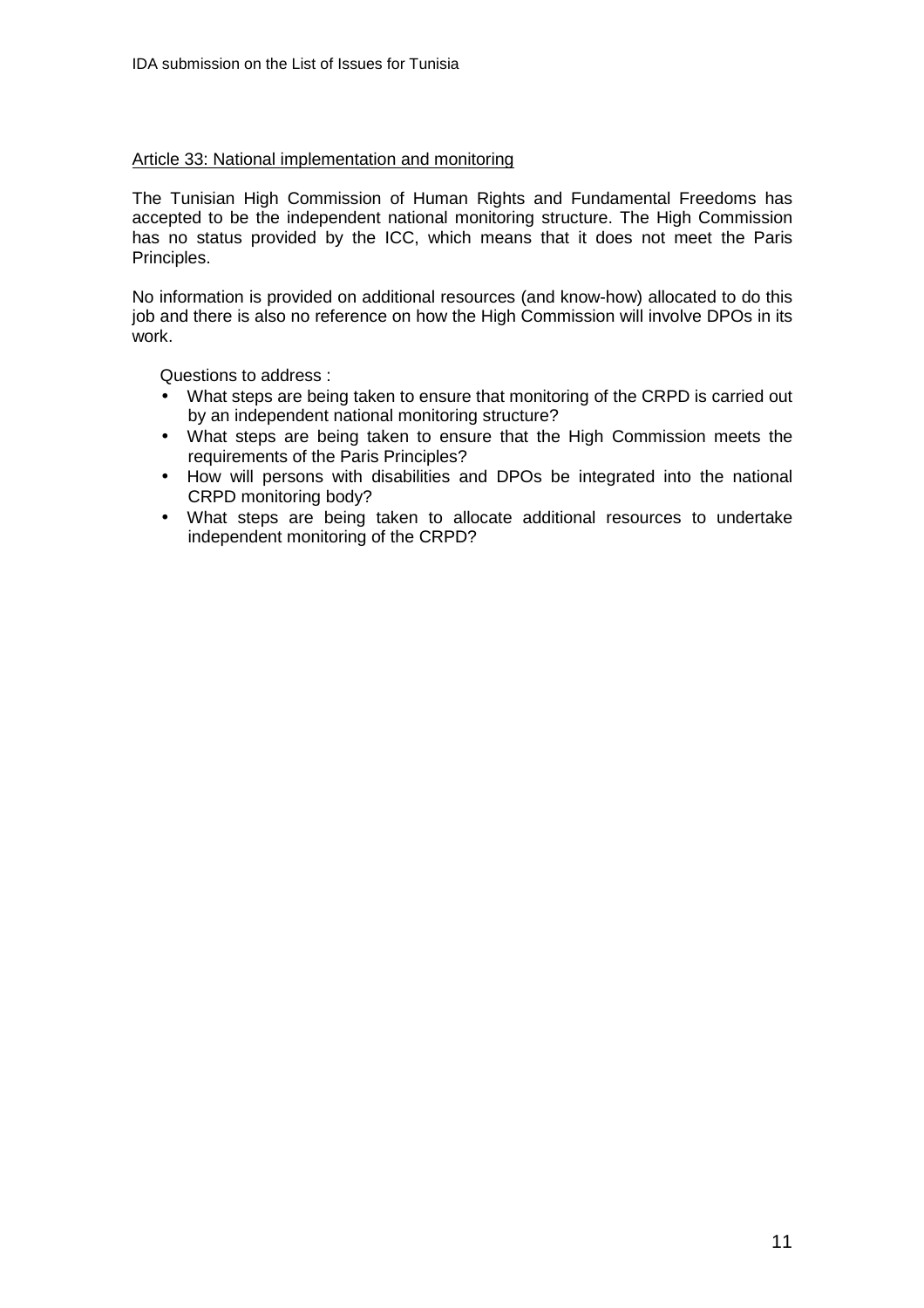### **Annex I: Information on education of children with disabilities included in the Tunisian report to the Human Rights Committee (submitted in April 2007 and discussed in 2008)**

340. In addition, special attention has been paid to disabled children, by allowing them to continue their schooling in normal conditions or at special education institutions, in accordance with a joint agreement between the Ministries of Social Affairs, Solidarity and Tunisians Abroad; Education and Training; Public Health; and Family, Children, Seniors' and Women's Affairs. The agreement, concluded on 11 May 1994, establishes the conditions for the creation of special education teaching and training centres, along with the modalities for organizing and managing such centres.

341. In addition, Outline Act No. 2005-83 of 15 August 2005 on the promotion and protection of disabled persons was promulgated with a view to ensuring respect for the principles of equality of opportunity and non-discrimination. Article 24 of this Act establishes that "the State shall ensure that appropriate conditions exist to permit disabled children and those unable to receive an education and training in the ordinary system to receive adequate teaching, special education and vocational rehabilitation appropriate to their specific needs". A programme has been drawn up for the mainstreaming of disabled persons in ordinary schools; it is known as the "national strategy for the integration of disabled children at school". This national programme was launched in the 2003/04 school year with the involvement of the Ministries of Education and Training; Public Health; and Social Affairs, Solidarity and Tunisians Abroad. The programme, which initially covered 126 schools, has now been extended to nearly twice as many.

342. Preschooling is provided either by ordinary kindergartens or, if they are unable to do so, by specialized centres. Preparatory classes receive disabled children who are considered able to undertake schooling in the ordinary school programme. The State has made a considerable effort to equip receiving schools with the human and material resources required to ensure an accessible school environment and appropriate programme content.

343. Children who cannot be mainstreamed in ordinary schools owing to the degree of their disabilities are cared for by institutions specialized in the education, rehabilitation and vocational training of disabled people. The conditions for the creation of such establishments are set out in specifications drawn up pursuant to Act No. 2001-3 of 3 January 2001. Such centres provide comprehensive care, including medical, psychological, social, educational, academic, occupational and leisure activities for the disabled. Their activities are aimed at ensuring the intellectual, affective and physical fulfilment and development of the disabled, to the fullest extent possible. They allow the disabled to acquire a maximum of independence in everyday life, with a view to permitting their integration in society. The activities of the specialized centres that belong to associations are funded mainly through State subsidies and contributions from the social security funds.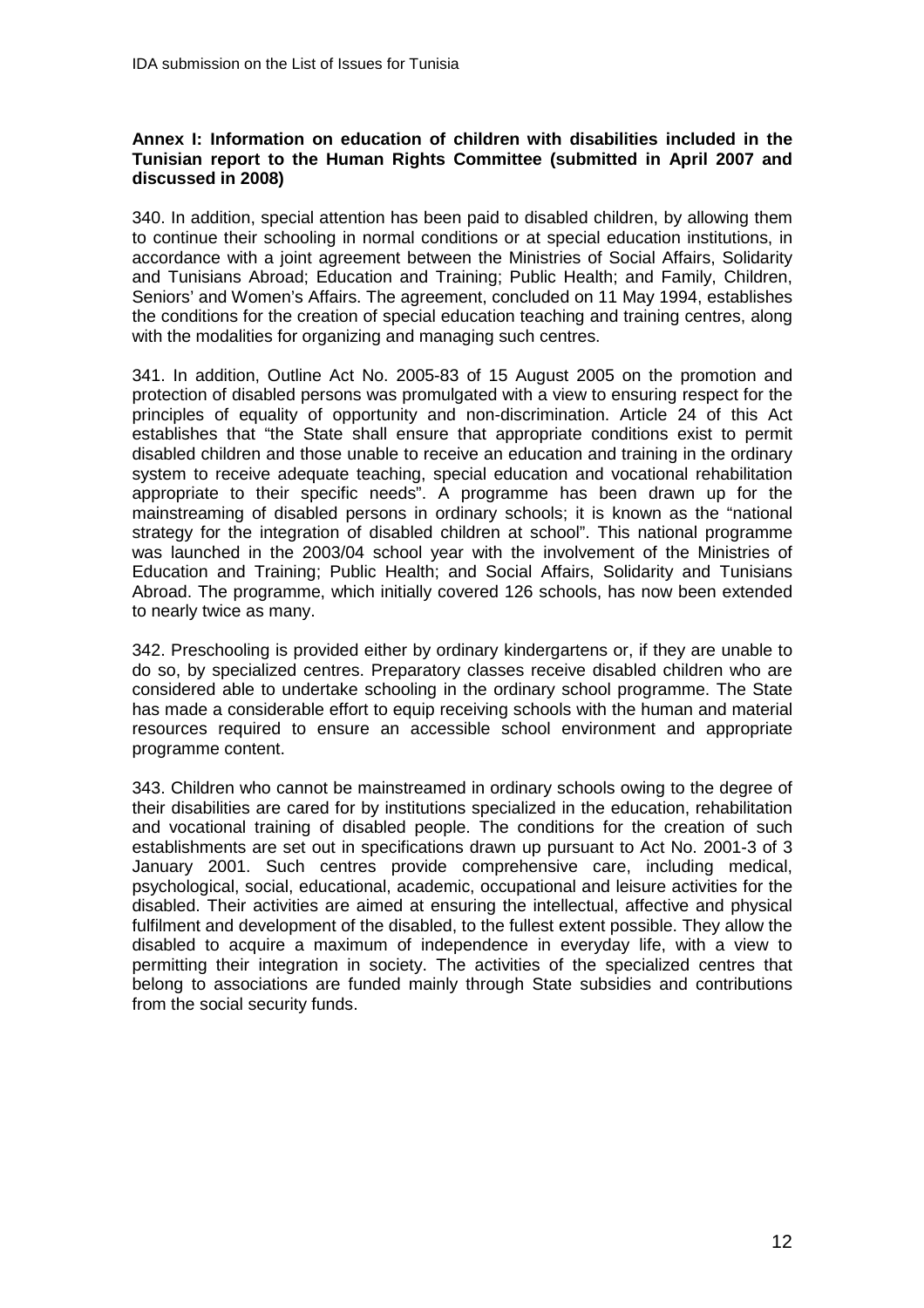## **Annex II: Information included in the section related to article 23 of the CRC in the Tunisian report to the CRC Committee (presented in November 2008, discussed in May 2010)**

190. In its concluding observations following consideration of the second periodic report of Tunisia, "While welcoming the extensive legislation regarding children with disabilities and their rights to appropriate education, rehabilitation and training, the Committee regrets that only a mall number of children with minor disabilities attend regular schools. The Committee notes the statement by the delegation that a strategy for integration and vocational training for children with disabilities, as well as a study on causes of disabilities are in the process of being completed.

## The Committee urges the State party to:

(a) Review existing policies and practices in relation to children with disabilities, taking due regard of the Standard Rules on the Equalization of Opportunities for Persons with Disabilities (General Assembly resolution 48/96) and of the Committee's recommendations adopted on its day of general discussion (see CRC/C/69);

(b) Undertake greater efforts to promote community-based rehabilitation programmes and inclusive education;

(c) Undertake greater efforts in the area of prevention by reviewing, inter alia, health programmes and policies relating to pregnancy, birth and child health; and

(d) Seek assistance from, among others, UNICEF, WHO, and relevant NGOs" (Ibid. Para.35-36).

### **1. Measures taken to step up programmes aimed at preventing disability**

191. The preceding reports presented the measures taken by the public authorities to prevent disability. Such measures included efforts to promote early detection in schools and at home through the establishment of regional rehabilitation units (URR) and a number of bodies (Institute for Disabled Persons, Institute for Health and Professional Security), as well as the introduction of a compulsory medical examination one year before starting school.

192. That effort is being maintained by the parties involved, including the Ministry of Public Health, which is continuing to invest in refresher training for staff to prepare them to take on this task with the best possible preparation (training sessions for URR staff).

193. We note the establishment in 2006 of two URRs, in Kasserine and in Kef, bringing the total number to 24 URR. During the same year the services provided by the URR were recorded and numbered in excess of 79,856.

## **2. Measures taken to promote the integration of disabled children in schools and society**

## **2.1 Integration of disabled children in schools**

194. Since the 2003-2004 academic year the public authorities have been developing a national strategy aimed at full or partial integration of disabled children in schools. Under the strategy, which aims to achieve full coverage by 2015, 600 children every year are to be integrated in 120 primary schools with appropriate medical, pedagogical and social back-up.

195. Full integration is for children with a mild disability who, with special help, are able to pursue their studies in completely standard conditions. Partial integration is for children with a moderate disability who are capable of making significant progress, particularly with regard to socialization, if all contributors provide greater support,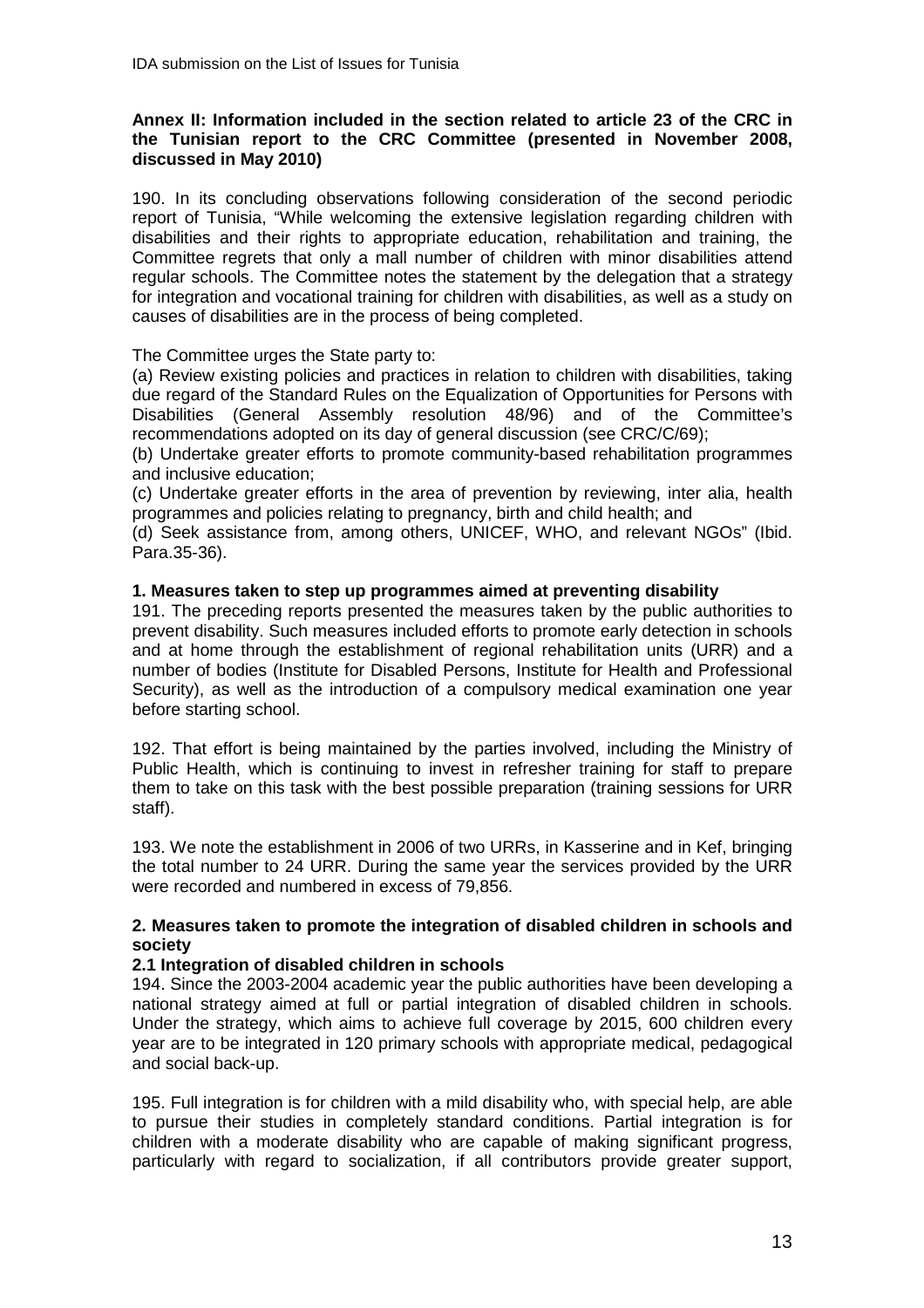further specialist classes are established and equipment appropriate to pupils' needs is supplied.

196. Between 2003 and 2007 the national programme for the integration of disabled children into regular schools has led to the integration of 4,060 disabled children, distributed as follows:

– 3,141 pupils in the 1st cycle of basic education

– 478 pupils in the 2nd cycle of basic education

– 441 pupils in secondary education.

197. During the school year 2006-2007, the number of foundation classes rose to 82 with facilities for an additional 75 disabled children recommended by the URR.

### **2.2 Integration of disabled children into specialist educational centres**

198. Children who are profoundly disabled and are difficult to integrate in schools are steered towards specialist education centres, most of which are run by associations. The number of centres of this type is growing:

− In 2004 the number of centres reached 211, of which 107 were centres for the mentally disabled, 46 for deaf-dumb, 15 for the visually impaired, 27 for children with multiple disabilities, 14 for children with motor disabilities and 2 for the profoundly disabled.

− The number of centres rose to 246 in 2006 and to 250 in 2007.

− These centres provide specialist education and rehabilitation services in teaching, professional and emotional services with the aim of improving the children's skills and preparing them to lead independent lives.

199. Against that background, MASSTE is working to improve the operational coverage rate for districts through specialist education centres. The aim is to attain, by 2009, a coverage rate of 80 per cent, an expanded community disability network and specialist public bodies to meet the need for alternative equipment and technical assistance.

200. Moreover, there are over 5,795 disabled children (aged under 14) registered at specialist education centres.

## **2.3 Social integration of disabled children**

201. Where cultural and sporting activities are concerned it should be noted that there are 4,042 disabled children playing a disabled sport who are members of teams spread over 135 associations, of whom 125 athletes are members of the national team. Among that cohort, 70 disabled people are classed as elite sportsmen/women.

202. Disabled people enjoy equal rights of access to the information society. Therefore a large number of computer centres have been set up to provide disabled children with the skills to use computers and educational software. The E-Handicapés (E-disabled) project bears witness to the commitment to enshrine the principle of equal opportunities in practice. To that end, MASSTE has established 24 educational and social centres for disabled children, one for each governorate. The centres are fitted out to accommodate the specific needs of disabled people. The centres' role is to use simplified methods to provide educational support to disabled children who are unable to attend school from time to time.

203. In order to make administrative services more accessible to disabled people, 12 computer and communication departments have been established in various regions.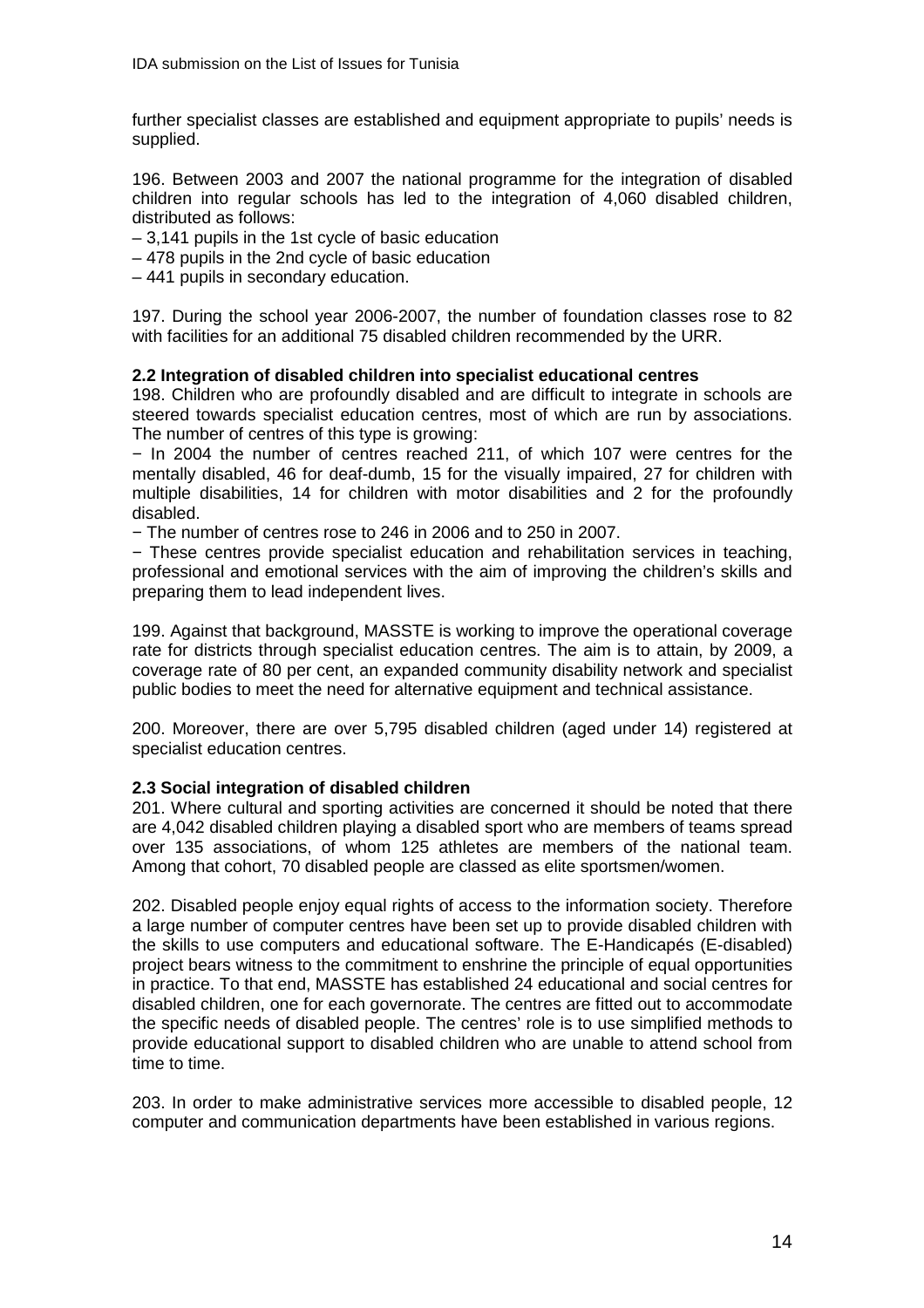### **Annex III: Concluding observations adopted by the CRC Committee at its 2010 session**

48. The Committee commends the State party for the adoption of the orientation law of 15 August 2005 and the subsequent review of its legal framework. The Committee notes with satisfaction that since the adoption of policies by the State party to place children with disabilities in regular schools, the number of pupils with disabilities attending regular schools increased more than fourfold. It is concerned, however, that the implementation of this policy remains too slow compared to established goals and that the integration of children with disabilities in regular schools is not accompanied with sufficient sensitivity campaigns and appropriate teacher trainings.

49. The Committee recommends that the State party:

(a) Take all necessary measures to ensure the implementation of legislation providing protection and equal access to education, professional training, employment, and social and public life for children with disabilities, in a gender-sensitive manner;

(b) Make every effort to provide appropriate inclusive programmes and services for all children with disabilities and ensure that such services receive adequate human and financial resources;

(c) Undertake awareness programmes to sensitize the public about the rights and needs of children with disabilities and encourage their inclusion in society;

(d) Provide training for professional staff working with children with disabilities, such as teachers, social workers, and medical, paramedical and related personnel;

(e) Ensure the participation of children with disabilities and their families in policy and programme planning, monitoring and evaluation; and

(f) Take into consideration the Committee's general comment No. 9 (2006) on the rights of children with disabilities.

### **Annex IV: Disability references in the Tunisian report to the CEDAW Committee and in the Reply to List of Issues (presented in May 2009, to be discussed in October 2010)**

C. New legislative developments during the period 1999-2007

30. In follow-up to the Committee's recommendation in which it "urges the State party to continue the process of legislative reform and review relevant existing laws in consultation with women's groups" (see Concluding Comments of the CEDAW Committee: Tunisia 2002, A/57/38, para. 191), a number of legislative measures have been taken to combat all forms of discrimination against women and to give greater substance to the rights of women. Recent measures include:

- Law No. 2002-32 of 12 March 2002 governing the social security regime for certain categories of agricultural and non-agricultural workers, including domestic employees, and instituting a social security regime for them that includes health care and old-age, disability and survivors' pensions;

- Law No. 2006-58 allowing mothers of young or handicapped children to work part-time at two-thirds pay while retaining full rights to advancement, promotion, holiday, retirement and social coverage, with a view to "prevent discrimination against women on the grounds of marriage or maternity and to ensure their effective right to work" (article 11.2 of the CEDAW);

#### A.3 Higher education

159. The enrolment rate for girls rose from 19.4 per cent in 1999/2000 to 41 per cent in 2006/2007, compared to 18.8 per cent and 29.1 per cent for boys in those years.